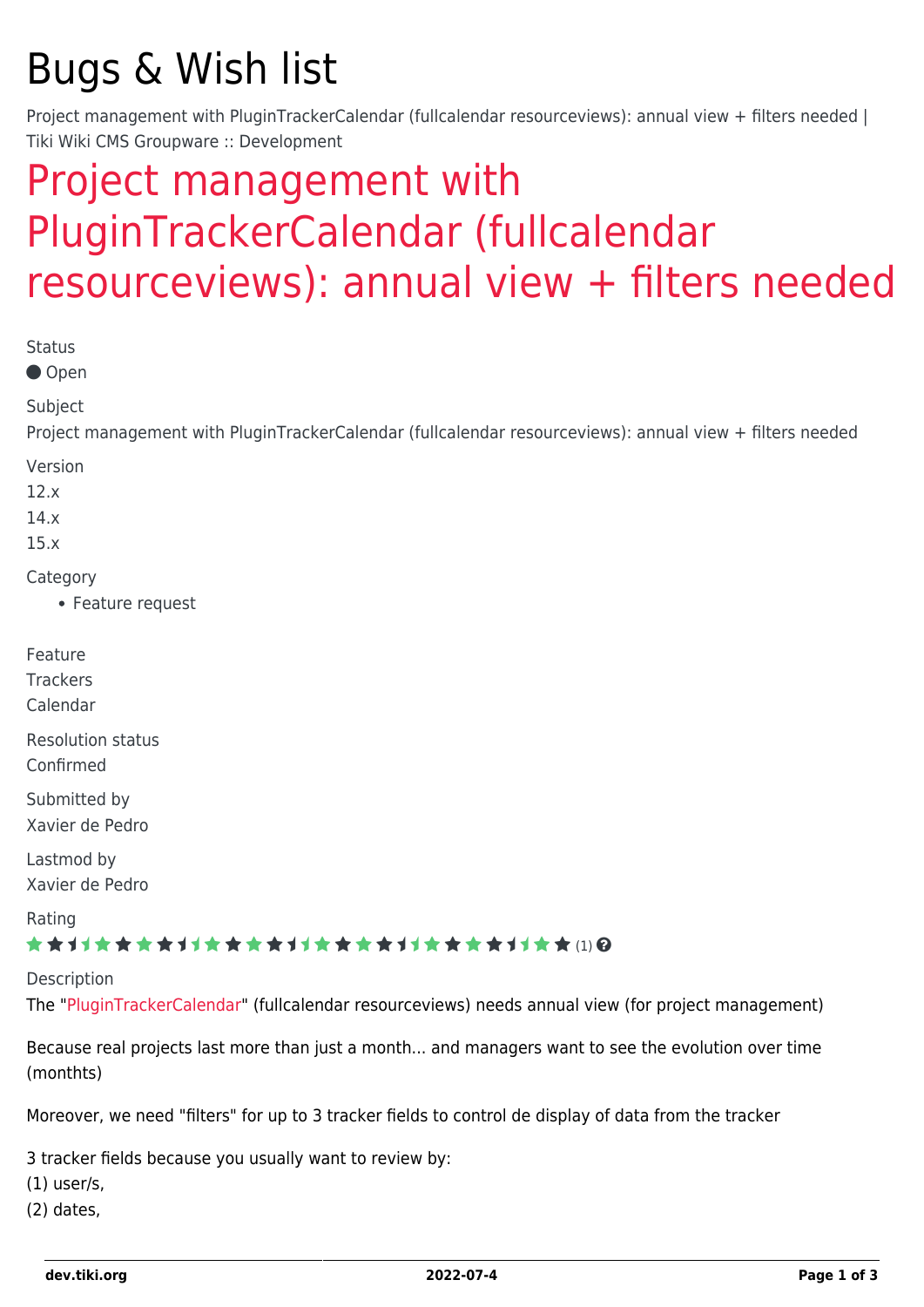A basic attempt is using plugin custom search, but I don't yet get the right syntax to filter events in the trackercalendar based on the results of the dynamic filter specified by the user. Reproduced: <http://xavi-9794-4391.show.tikiwiki.org/tiki-index.php> u: admin p: 12345 Workaround You can use the filtering provided by Plugin List: See: [http://doc.tiki.org/PluginTrackerCalendar#Example\\_2](http://doc.tiki.org/PluginTrackerCalendar#Example_2) Reproduced here, filtering by one author (user1): <http://xavi-9794-4391.show.tikiwiki.org/tiki-index.php?page=HomePage> u: admin p: 12345 However, a better approach would be to expose a variable with checkboxes, or similar, so that you can choose which optional values from that variable you want included in the view. Example: <http://www.mikesmithdev.com/demo-fullcalendar-with-event-filtering/> Importance 5 Easy to solve? 4 Priority

20

Demonstrate Bug (Tiki 19+)

Please demonstrate your bug on show2.tikiwiki.org

Version: trunk ▼ [Create show2.tikiwiki.org instance](#page--1-0)

Ticket ID 4391

Created Sunday 03 March, 2013 20:21:18 GMT-0000

by Xavier de Pedro

LastModif Sunday 19 April, 2015 16:07:29 GMT-0000

## Comments